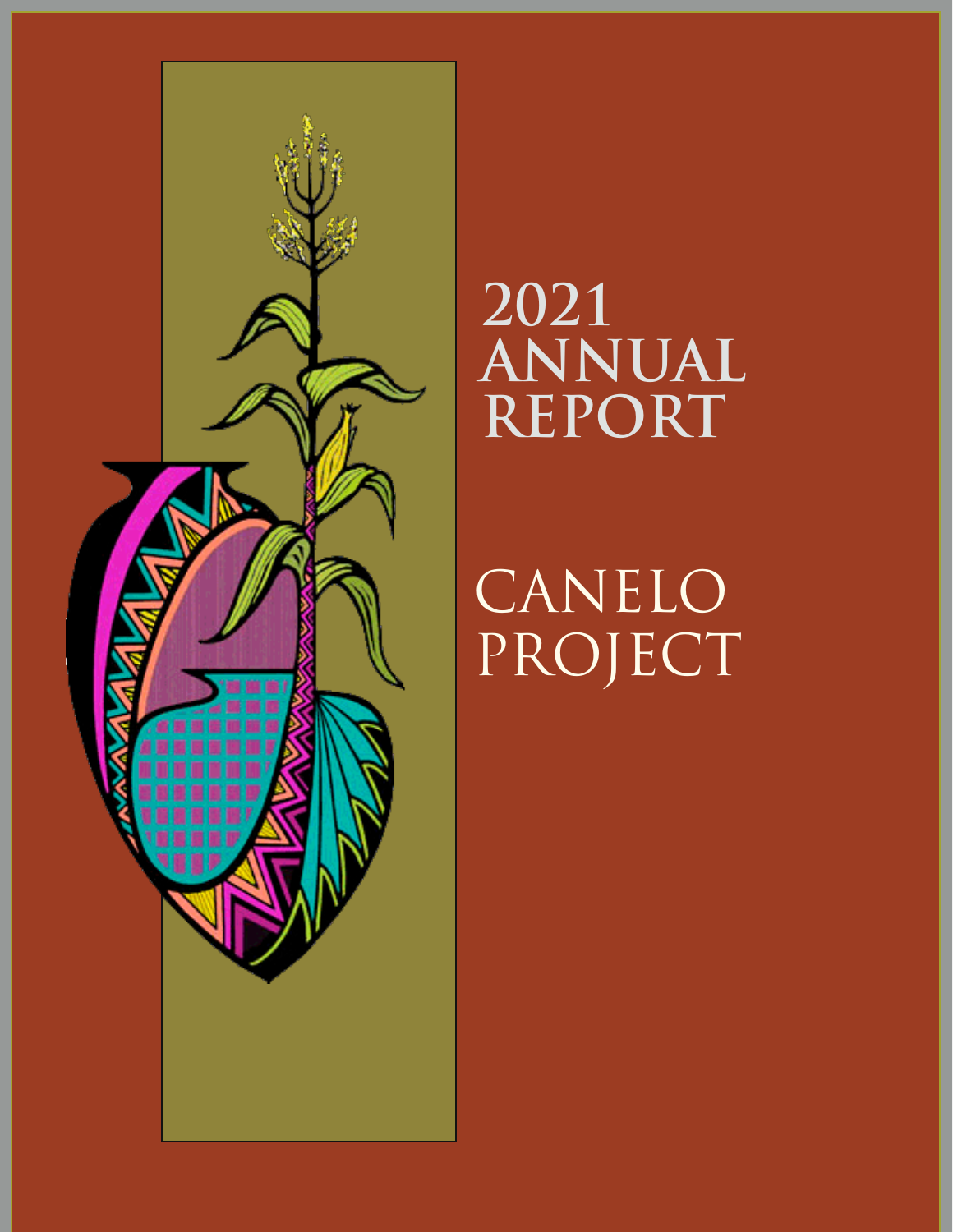# 2021 Financial Statement

ASSETS

| Cash                                     | \$18,982  |
|------------------------------------------|-----------|
| Other Assets (Buildings)                 | \$122,680 |
| <b>Total Assets</b>                      | \$141,662 |
| <b>LIABILITIES</b>                       |           |
| <b>Credit Card Balances</b>              | \$1,110   |
| <b>Total Liabilites</b>                  | \$1,110   |
| <b>REVENUES</b>                          |           |
| Contributions                            | \$9,900   |
| Workshops, Tours & Events                | \$26,941  |
| Publishing                               | \$5,813   |
| Consulting                               | \$1,660   |
| <b>Public Art Commission</b>             | \$8,000   |
| B&B                                      | \$5,461   |
|                                          | \$58,315  |
| <b>Total Revenues</b><br><b>EXPENSES</b> |           |
| Project Expenses                         | \$37,851  |
| <b>Operating Costs</b>                   | \$7,961   |
| Fundraising                              | \$1,146   |
| <b>Total Expenses</b>                    | \$46,958  |

THE CANELO PROJECT is funded both locally and nationally including foundation grants, individual and corporate donations, workshop and training fees, tours, consulting fees, speaker fees, honoraria, book publications and sales, bed and breakfast fees.

Funds contributed to CANELO PROJECT are used only for the announced purposes of the organization.

THE CANELO PROJECT charitable activities include the education of sustainable living practices that connect people, culture, nature through workshops, lectures, tours, internships, development and research of sustainable living practices that connect people, culture and nature.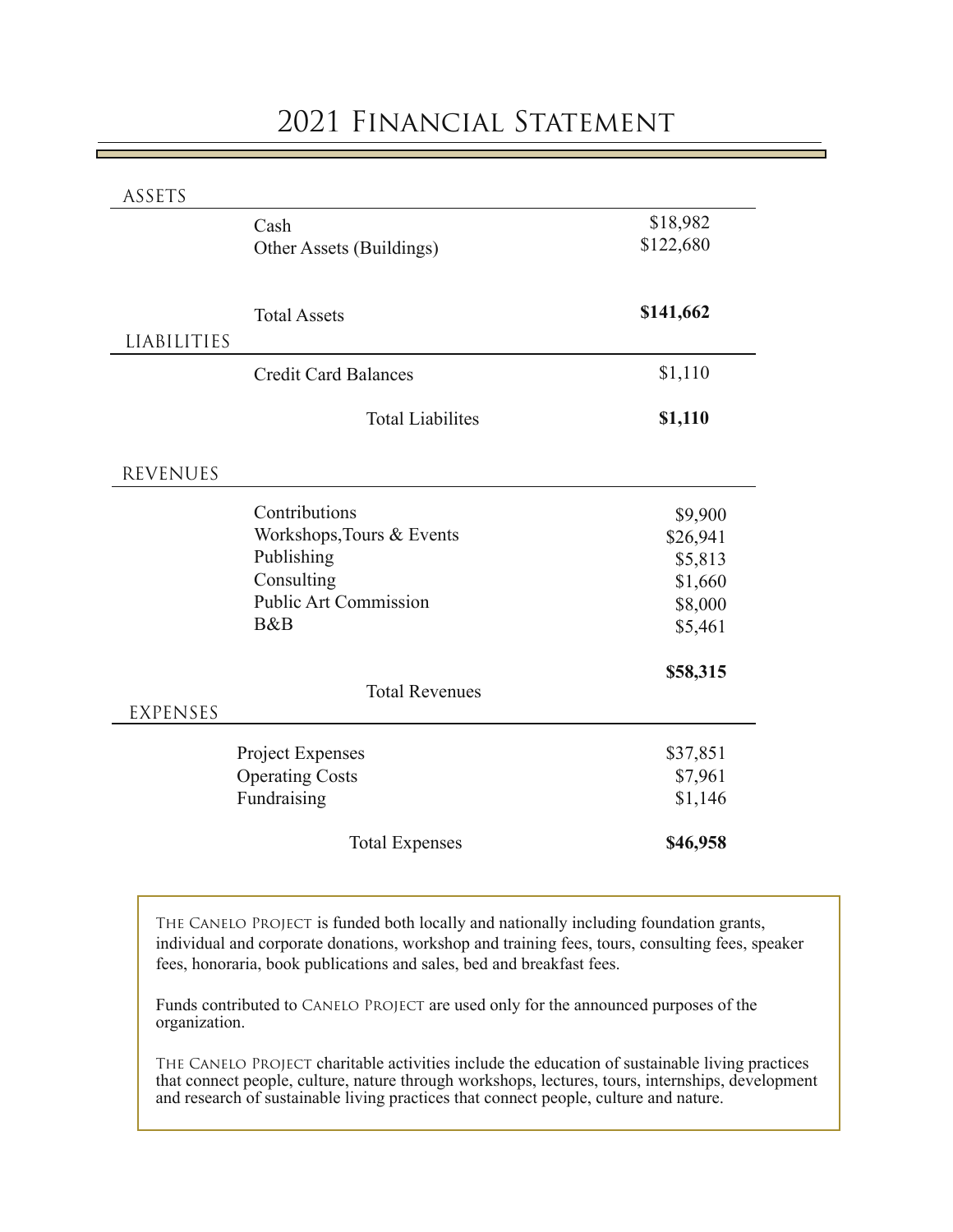## **WILLIAM B STEEN** 111 Membrillo Lane

Elgin, AZ 85611

DATE TAKING OFFICE: 8/15/1989 president & founder

#### **ATHENA STEEN**

111 Membrillo Lane Elgin, AZ 85611

date taking office: 8/15/1990 secretary / treasurer

#### **BENITO STEEN**

111 Membrillo Lane Elgin, AZ 85611

DATE TAKING OFFICE: 8/15/2010 Vice-President

### **ARJUNA STEEN**

111 Membrillo Lane Elgin, AZ 85611

date taking office: 8/20/2020 **DIRECTOR**